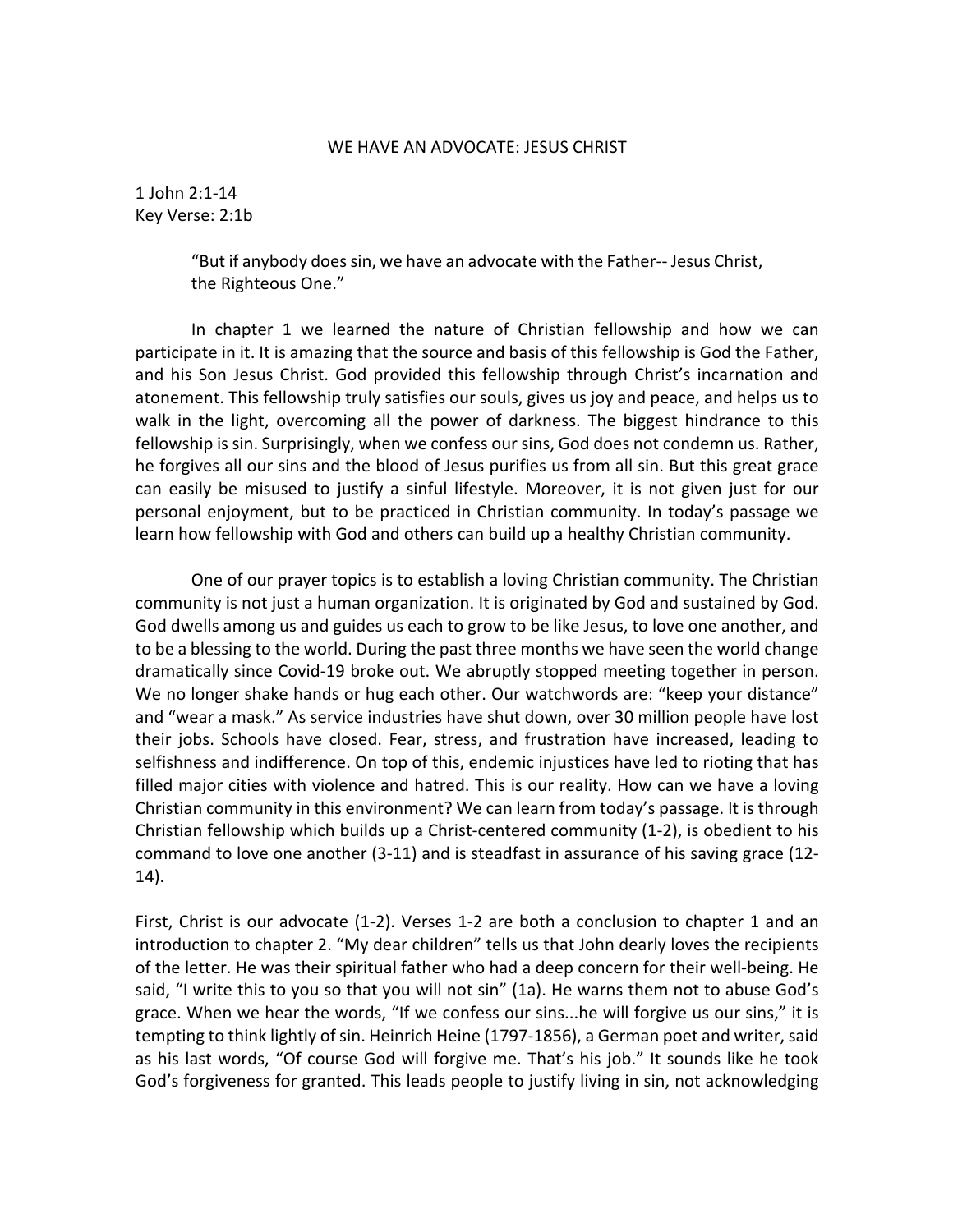the seriousness of sin. But John made a truly clearstatement that they should not sin. Some people wonder how much sin they can get away with and still be acceptable to God. The answer is: none at all. God is holy. He never condones sin. We should not abuse God's grace of forgiveness. These days most people take coronavirus very seriously. But sin is more serious: it kills not just our bodies, but our souls. Christian life requires struggle against sin. Hebrews 12:4 says we should struggle "to the point of shedding our blood." In the past we enjoyed sinful life. But as children of God, we must fight against sin tenaciously.

Though we may struggle against sin, even to the point of shedding blood, we fall into sin unintentionally or intentionally, due to our sinful nature. Paul realized that he was sold as a slave to sin because of the power of sin working in him. What he wanted to do; he did not do. But what he hated, he did (Ro 7:14-15). Whenever we sin, Satan comes uninvited and whispers, "You cannot come to God. How can God forgive a sinner like you again? You are hopeless." Satan's accusation makes us powerless. But this is the time to come to God. Verse 1b says, "But if anybody does sin, we have an advocate with the Father- -Jesus Christ, the Righteous One." "Advocate" is a legal term, suggesting a courtroom scene. God is the supreme Judge. His standard is the law, which is holy, righteous, and good (Ro 7:12). No one can stand before his judgment without guilt. But believers can stand because we have an Advocate with the Father: Jesus Christ. In John 14:16, Jesus calls the Holy Spirit "another advocate," meaning that Jesus is the first advocate. "Advocate" means "one who comes alongside" as a helper. Jesus is always with us and ready to help us in our time of need. If we are accused of a crime and must appear in court, it is especially important who our attorney is. The problem is, to get the best attorney, we must pay a lot of money. But Jesus helps us free of charge. He is the best Advocate who has never lost a case. He understands our weaknesses, for he has fully shared our human experience (Heb 2:17-18). He knows the Judge; it is his Father. He is an incomparable Advocate who always gains acquittal for those who trust in him.

Though Christ is our Advocate, the basis of his plea for us is not our innocence. Defense attorneys hope that their clients are innocent. But Jesus has never had an innocent client because all have sinned (Ro 3:23). He accepts all sinners who come to him. Christ pleads with the Father, not based on our merit, but based on what he has done for us. Christ's advocacy is effective for two reasons. First is his righteous character: "He is the Righteous One." He is sinless and perfect in nature. He does not have to try to be righteous, he just is righteous (Heb 7:26).

Secondly, he himself is the perfect sacrifice for our sins. Verse 2 says, "He is the atoning sacrifice for our sins, and not only for ours but also for the sins of the whole world." The phrase "atoning sacrifice," or "propitiation," means "a sacrifice that bears God's wrath and turns it to favor." God's wrath is not arbitrary or capricious. It is his righteous anger toward sin. Sin demands just punishment; it requires the death penalty, for the wages of sin is death (Ro 6:23). We have to die for our sins. Is death the end? The Bible says that just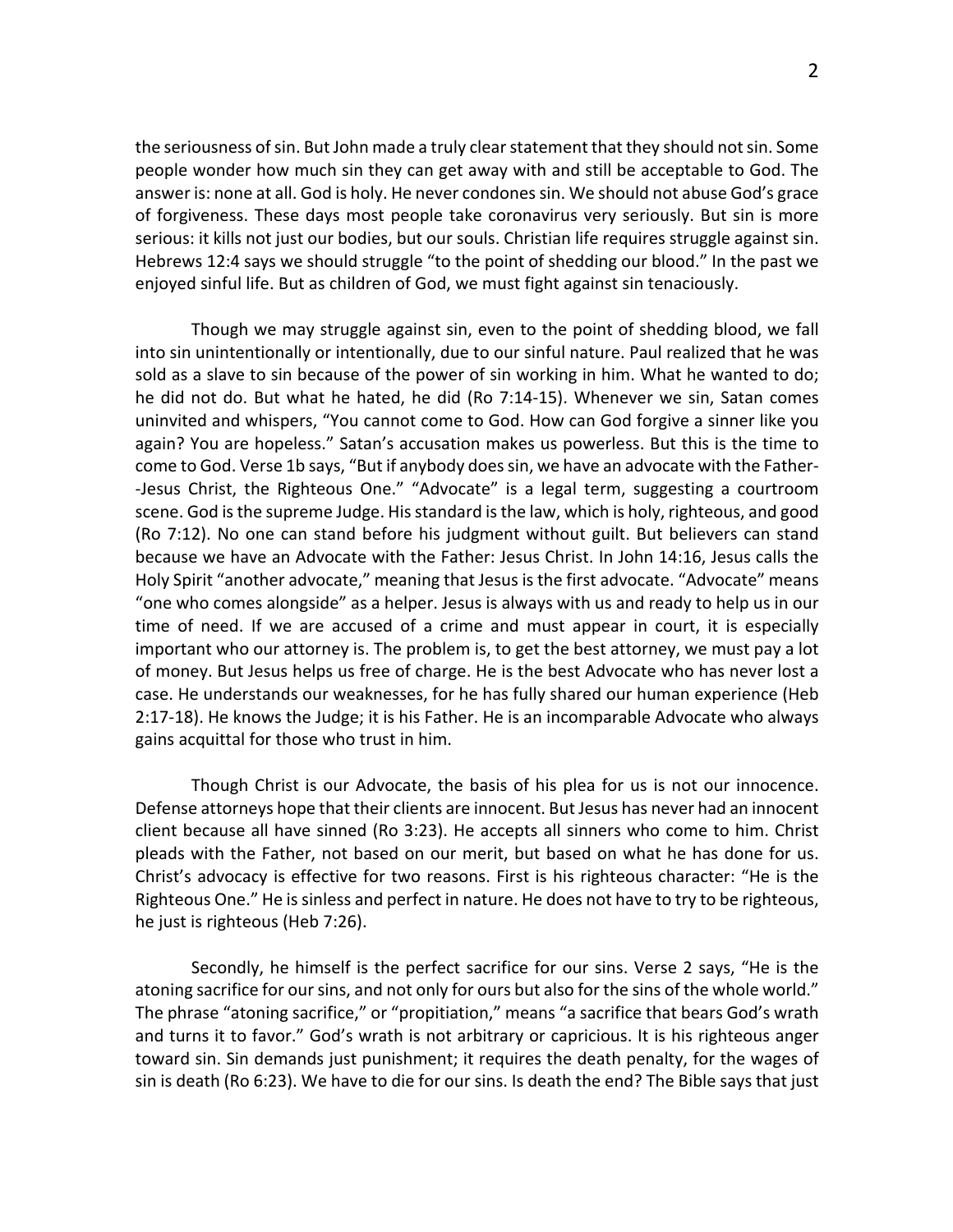as man is destined to die once, we all must face God's judgment: eternal punishment in the fiery lake of burning sulfur (Heb 9:27; Rev 21:8). However, God had mercy on us and sent Christ to die for us as our atoning sacrifice. He paid the full price of sin on our behalf. His sacrifice was once for all and pays for all our sins, past, present, and future. His sacrifice is so effective that it saves everyone in the world who believes in him.

We have an Advocate! He is Jesus Christ, the Righteous One, the atoning sacrifice for our sins. Since we have such an advocate, our fellowship with God can be renewed again and again, even though we sin again and again. A baby does not walk all at once. He falls down and gets up repeatedly. But as he gains strength and balance, he can walk by himself. In the same way, every time we fall into sin and come to our Advocate, Jesus Christ, we become strong in God's grace and grow to be like Jesus. It takes a lifetime and will not be complete until Jesus comes again, but we will surely be like Jesus. It is because we have an Advocate, Jesus Christ! Thanks be to Jesus!

Second, the marks of being a genuine Christian (3-11). While verses 1-2 tell us how to maintain fellowship with the Father and Son, verses 3-11 teach us the marks of a genuine Christian and how to discern truth and lies in the Christian community. As Jesus mentioned in the parable of the wheat and the weeds (Mt 13:24-30), not everyone who associates with the Christian community is a genuine believer in Christ. Christian fellowship is vulnerable to false teachings and evil influences. So we need discernment. In John's time, some people were influenced by gnostic ideas. The Gnostics claimed to know God on the basis of special knowledge which they alone possessed through inner enlightenment. John did not deny the possibility of knowing God. But he emphasized that their knowledge was not valid unless it was demonstrated by their lives (Tit 1:16). In verses 3-5 the word "know" is repeated 4 times. It comes from the Greek word "ginosko" which means not merely knowing a fact, but experiential truth. How can we know that we ourselves are genuine believers? John gives us two marks: obedience to God's commands (3-6), and loving brothers and sisters (7-11).

The first mark is to obey God's command (3-6). Verse 3 says, "We know that we have come to know him if we keep his commands." The commands John has in mind are to believe in the name of his Son, Jesus Christ, and to love one another (3:22-23). The word "keep" stresses the idea of ongoing, watchful obedience. This is not a prerequisite for salvation, but evidence that one has been transformed by the work of the Holy Spirit. One who claims to know God but does not live according to what he says is a liar. The truth is not in that person (4). Knowing God is not just a matter of words, it must be reflected in our actions. Verses 5-6 say, "But if anyone obeys his word, love for God is truly made complete in them. This is how we know we are in him: Whoever claims to live in him must live as Jesus did." As Jesus obeyed God's command out of love for God, so will all those who love God. When we have a genuine love relationship with God, obedience naturally follows.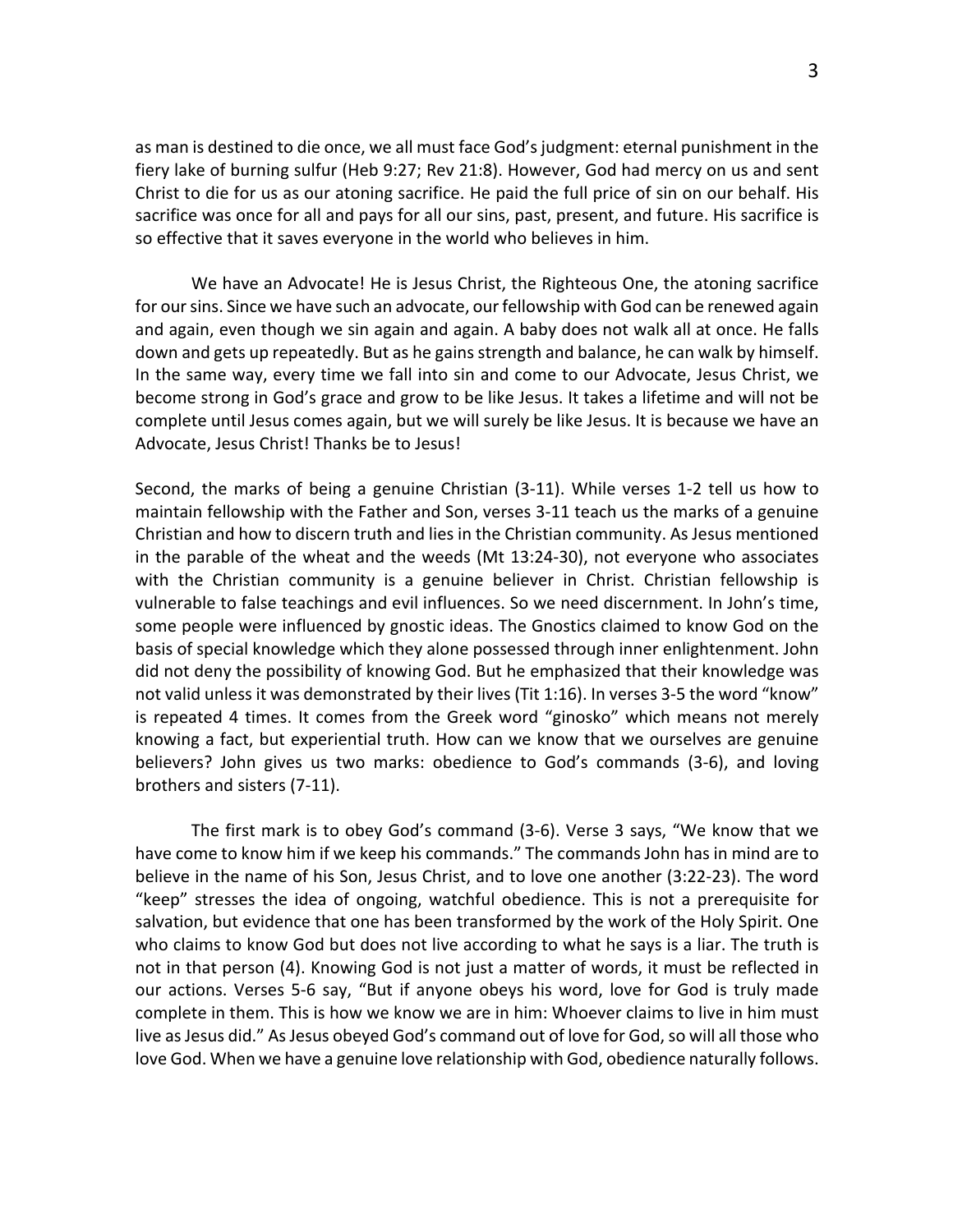Jesus said, "Anyone who loves me will obey my teaching...anyone who does not love me will not obey my teaching" (Jn 14:23-24).

The words "we know him" or "we are in him" describe a mutual love relationship. When we know God, his love, light, and holiness circulates within us. As it does, all the elements of hatred, darkness and sin vanish, and we are filled with his goodness. It is a vibrant and dynamic relationship which gives life, energizes, and produces spiritual growth that bears good fruit. As we see evidence that we obey Jesus' commands and are growing to become like Jesus, we can know that we are genuine Christians.

The second mark is to love brothers and sisters (7-11). As we have seen, obeying God's command is the mark of a genuine believer. In verses 7-11 we find that this specific command is to love one another. In verse 7, John explains that he was not writing a new command but an old one, which they had heard from the beginning. To love one another had been part of the gospel message they heard at first. They heard it so many times that it was not new at all. Nevertheless, it was new because its truth was seen in Christ, who filled the command with a richer, deeper meaning (8a). First, it was new in the emphasis he gave it. He brought Deuteronomy 6:5: "Love the Lord your God," and Leviticus 19:18: "love your neighbor as yourself," together and declared that the whole Law and Prophets hung on these commands. Secondly, it was new in the quality he gave it. A disciple was to love others not just in the way he loved himself but in the same way Christ had loved him, with self-sacrifice even unto death. Thirdly, it was new in scope, showing in the parable of the Good Samaritan that the neighbor we love is anyone who needs our help and compassion--irrespective of race and rank--and includes our enemy. Fourthly, it continues new by our fresh apprehension of it, for though doctrinal Christianity is old, experiential Christianity is always new. In these ways it was a new command and will always remain new.1

Verse 8b says, "...its truth is seen in him and in you, because the darkness is passing, and the true light is already shining." The love command was actualized in both the life of Jesus and the lives of his followers. When Jesus' true light shines in our hearts, all the elements of darkness are gone and Jesus' love and truth, joy, and peace overflow from our hearts. Then everything becomes new. As Jesus' light advances day by day, the darkness recedes and will finally be gone completely.

Verses 9-11 contrast those who hate a brother or sister with those who love them. The word "anyone" is repeated at the beginning of three general statements and indicates that there is no exception. Anyone who claims to be in the light but bears grudges against a brother or sister is still in the darkness (9). If we hate even one person in the Christian

<sup>1</sup> Stott, John R. W., *The Letters of John* (Downers Grove, IL: Intervarsity Press Academic, 1988), p. 97-98.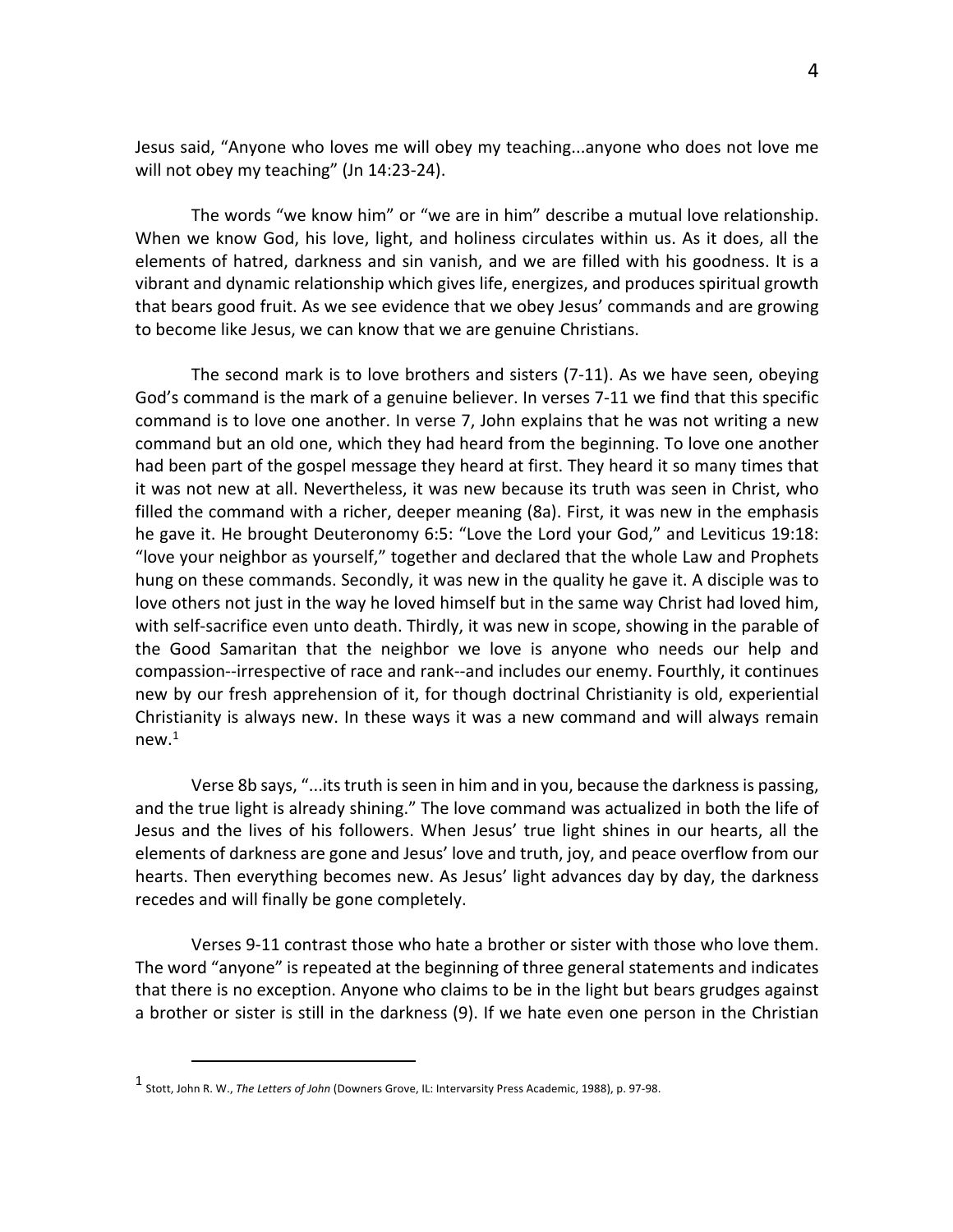fellowship, we are not in the light. On the other hand, anyone who is genuinely concerned for brothers and sisters and helps them practically in their time of need, lives in the light. There is nothing in them to make them stumble (10). Such people are living before God with a clear conscience. But, again, anyone who gossips about others, judges others, or habitually ignores others' needs is still in the darkness. They do not know where they are going, because the darkness has blinded them (11). They have no spiritual discernment. They have no peace in their hearts. In fact, they experience hell. Hating one person in the Christian fellowship is not a small matter. It breaks fellowship with God and with brothers and sisters. The problem is that we cannot love a brother or sister by our own strength. In the morning we may pray sincerely to love a certain brother or sister. But when we see that person, hatred flares up immediately. Then everything they say or do, even their hairstyle, is unbearable. It is because the power of darkness works in our hearts. We cannot overcome it with our own strength. But when Jesus' light shines in our hearts all the darkness disappears. As we began 1 John study, I prayed to discover anyone I did not love properly. To my surprise the Lord revealed my judgmental spirit toward a dear friend. When I brought this to Jesus, he cleansed my darkness and gave me a new love for this dear brother. Afterward I could love him genuinely from my heart and could have great assurance that I am in Christ. Only Christ enables me to walk in the light.

Third, Christian assurance (12-14). John's words in verses 3-11 were intended to help believers discern the presence of unregenerate people in their fellowship. However, he must have anticipated how his words would affect genuine believers. Sometimes they did not obey God. Sometimes they hated a fellow believer briefly. Did this mean they were unregenerate? In verses 12-14 John reassures believers with six successive affirmations. In the first set of three, John uses the present verb tense, "I am writing to you." In the second set, he uses the aorist verb tense, "I write to you."<sup>2</sup> In this way, he repeatedly assures them that they are genuine Christians and tells them why.

John addresses three different groups of believers two times each: dear children, fathers, and young men. While John uses the same Greek word each time for fathers and young men, he uses two different words for dear children. In verse 12 the Greek word "teknion" refers to those born of their parents. Since all believers are born of God, this could be a general affirmation to all believers. In verse 14 the Greek word "paidion" refers to those who are under the mentorship of their parents. This seems to refer to a distinct group of babes in Christ in the Christian fellowship.

Verse 12 says, "I am writing to you dear children, because your sins have been forgiven on account of his name." Christians are not those who hope to be forgiven or are looking for forgiveness, but those who have already been forgiven. We are forgiven sinners.

 $2$  Other versions, KJV, NASB translate this "I have written to you."